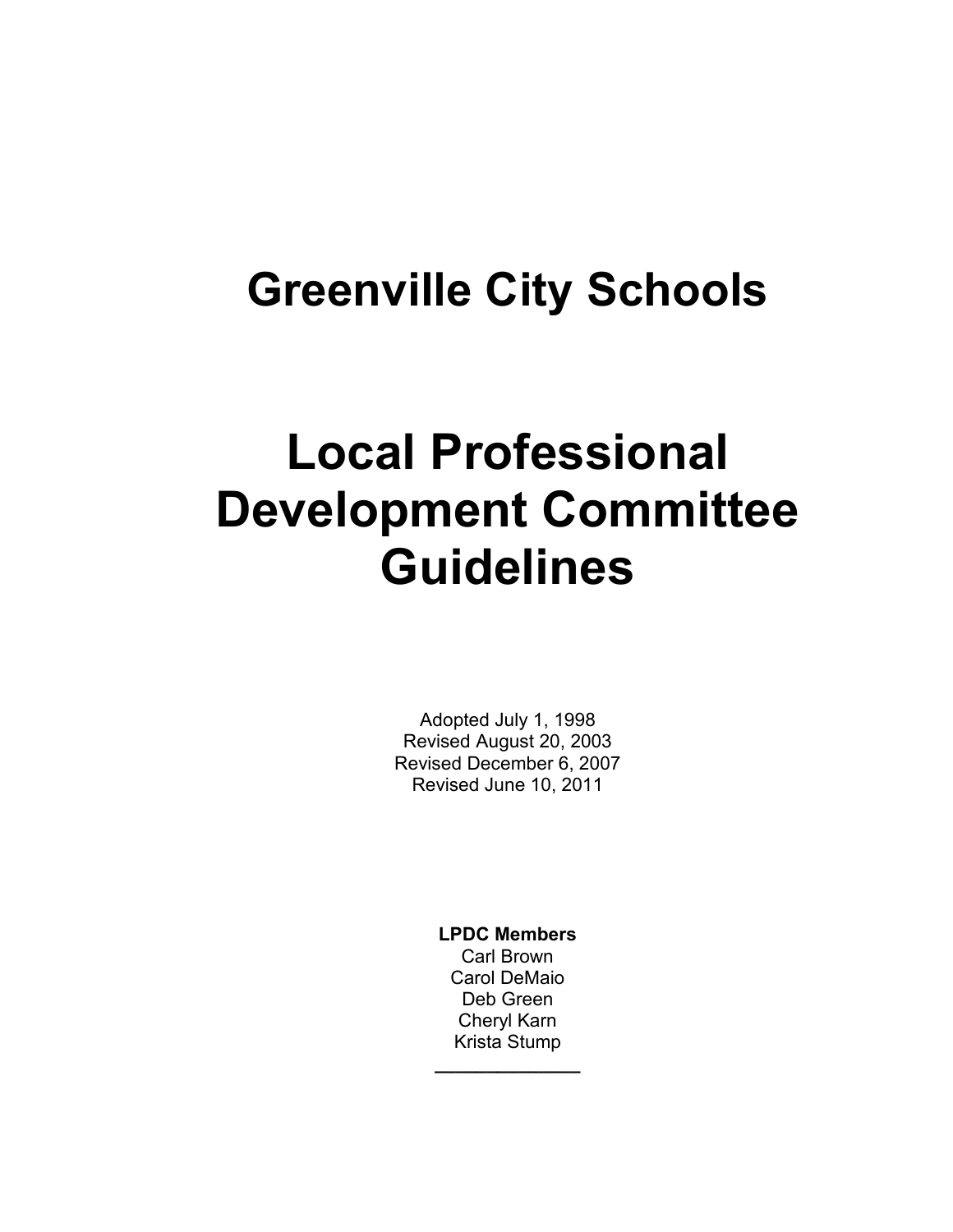## **Table of Contents**

| SB230, SB2, and Standards for Ohio Educators      | $\mathbf 1$    |
|---------------------------------------------------|----------------|
|                                                   | $\overline{2}$ |
|                                                   | $\overline{2}$ |
|                                                   | 3              |
|                                                   | 3              |
|                                                   | 4              |
|                                                   | $4 - 5$        |
| Renewal/Conversion Process in the year of renewal | 5              |
|                                                   | 5              |
|                                                   | 5              |
|                                                   | 6              |
|                                                   | $7 - 8$        |
| Directions for Creating your IPDP and IPDP File   | 8              |
|                                                   | 9              |
|                                                   | $8-9$          |
|                                                   | $10 - 11$      |
|                                                   | $11 - 13$      |
|                                                   | $13 - 14$      |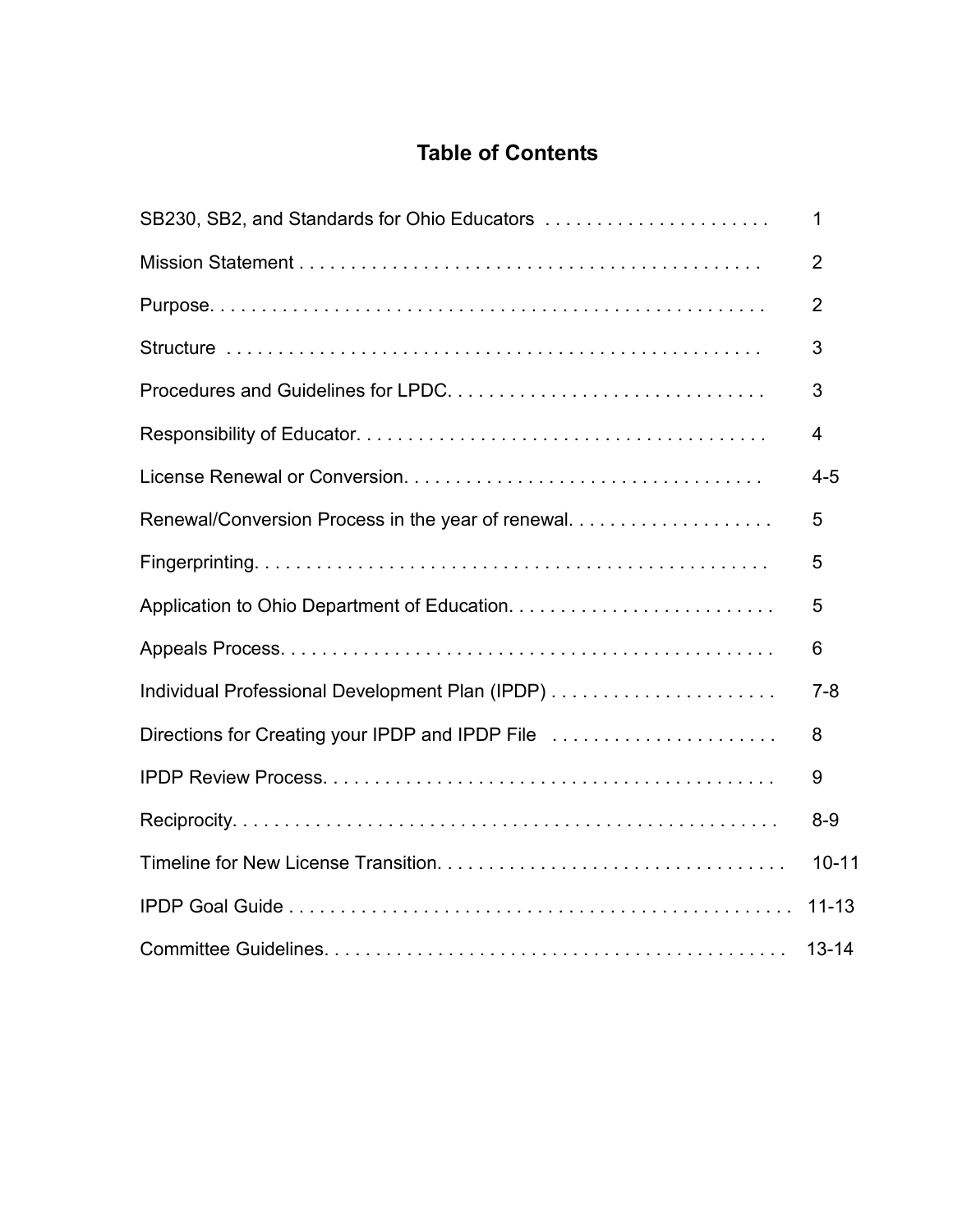#### **SUMMARY OF SB 230 and SB2**

 In 1996, the General Assembly passed Senate Bill 230, authorizing the establishment of Local Professional Development Committees by the fall of 1998. The purpose of the committees is to review the course work and other professional development activities completed by educators for the renewal of certificates or licenses.

 The Ohio Standards for the Teaching Profession guide teachers as they reflect upon and improve their effectiveness throughout their careers. Similarly, the Ohio Standards for Principals promote leadership and provide guidance for principals' reflection and improvement across the span of their careers. Also, the Ohio Standards for Professional Development define effective professional development as an ongoing, systematic process, linked to the daily practice of educators and based on data-driven needs. They guide organizations and individuals in selection of high quality professional development to meet their varied educational needs.

 As mandated by Senate Bill 2, following release of the Standards for Ohio Educators, a subcommittee of the Regional Local Professional Development Committee Support Team developed standards-based criteria for Local Professional Development Committees (LPDCs) to use to evaluate Individual Professional Development Plans (IPDPs), which is the core content of this document.

1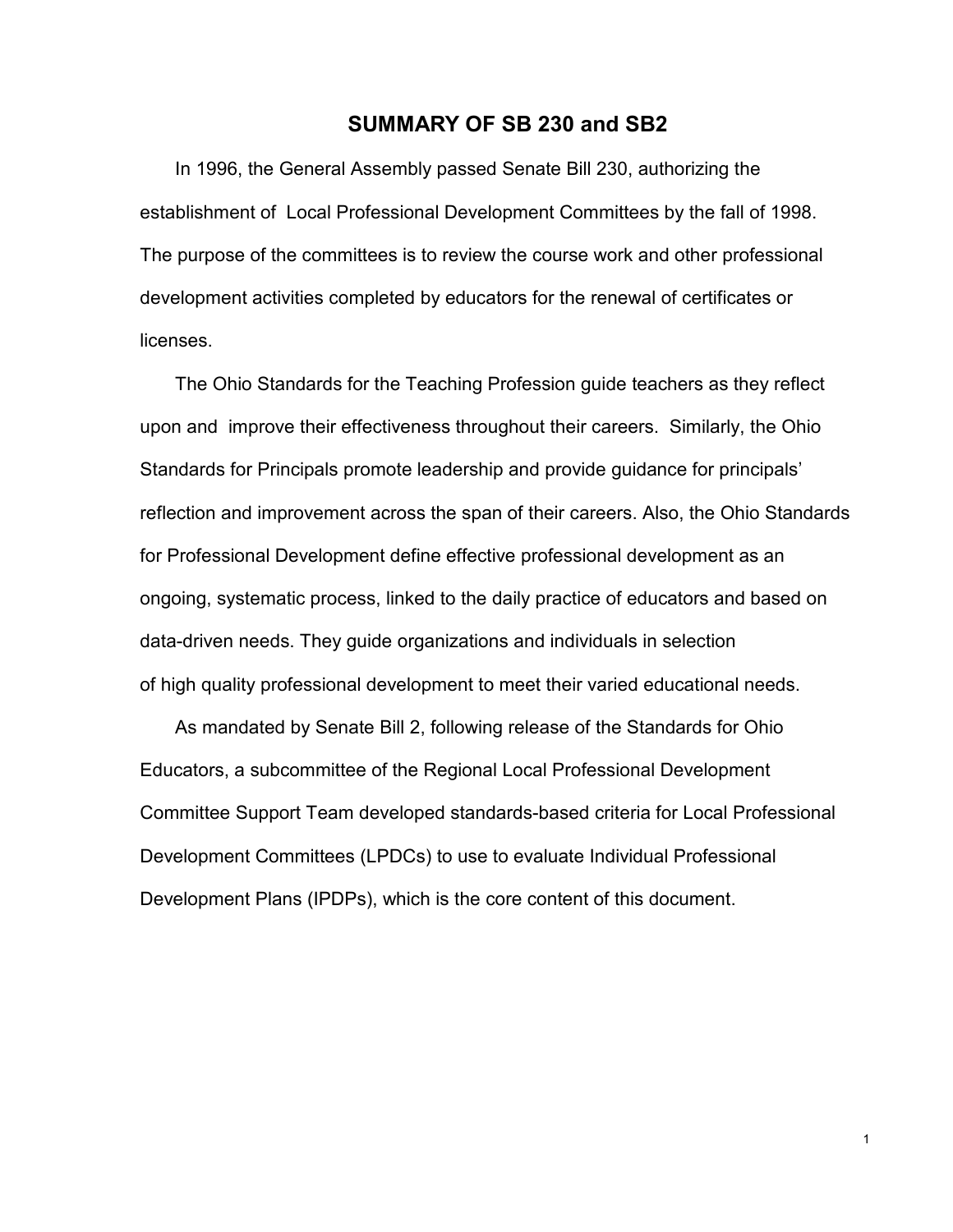## **Greenville City Schools LOCAL PROFESSIONAL DEVELOPMENT COMMITTEE**

#### **Mission Statement**

To insure that all students reach high levels of academic achievement, the goal of the Greenville City Schools Local Professional Development Committee is two-fold:

- 1. To encourage relevant and meaningful professional development which fosters: continuous individual improvement; enthusiastic lifelong learning; increased student achievement and success
- 2. To provide certificated/ licensed staff an efficient process to convert certificates or renew a professional license and insure a fair and equitable means of evaluating and approving staff development plans and activities

#### **Purpose (Vision)**

The purpose of the Greenville City Schools Local Professional Development Committee (LPDC) is to review and approve Individual Professional Development Plans (IPDP), course work, and other professional development activities for license renewal. These activities shall evidence the following: improvement of student learning, progress toward individual professional growth, and alignment with Ohio Educators Standards.

To carry out this responsibility, the LPDC committee will:

- 1. Emphasize increased student learning and achievement as a professional development priority.
- 2. Foster the norm of continuous improvement.
- 3. Promote alignment of professional growth with individual, student, building and district needs and goals.
- 4. Use the Standards for Ohio Educators to help educators understand the relationship between their job responsibilities and their own professional development.
- 5. Promote best practice.
- 6. Encourage collegial collaboration focusing on increasing student achievement.
- 7. Foster individual reflection as a process to evaluate personal and professional development.
- 8. Support the inquiry into and study of teaching and learning.
- 9. Assist educators with license renewal requirements.
- 10. Review & approve Individual Professional Development Plans (IPDP)
- 11. Verify completion of licensure requirements through implementation of the IPDP.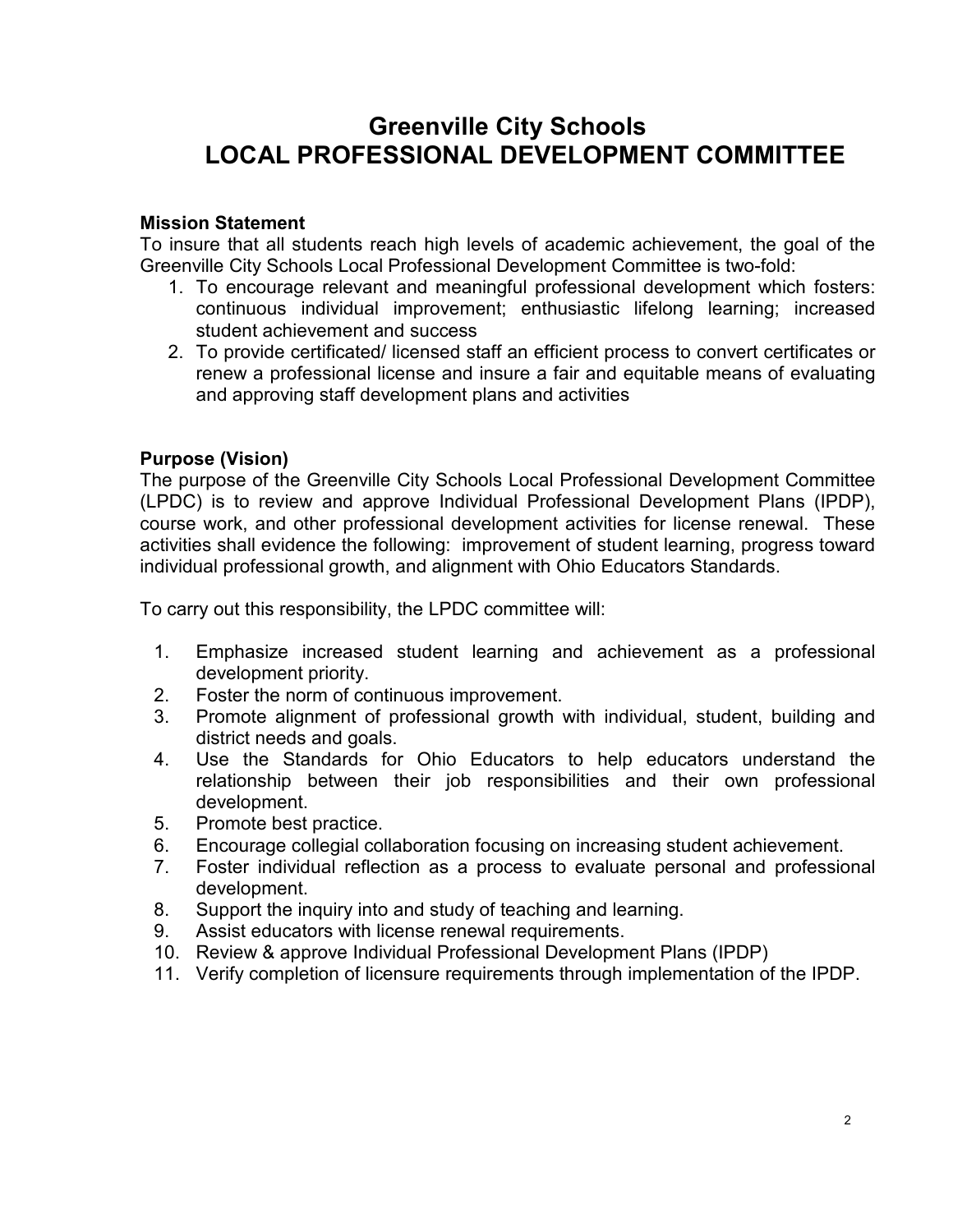#### **Structure**

 The LPDC is responsible for determining whether the coursework and other professional development activities that an educator proposes meets the licensure standards established by the State Board of Education. In essence, the LPDC reviews the IPDP course work and/or alternative activities in order to make the appropriate recommendation for the issuance of a license.

#### **Procedures and Guidelines for Local Professional Development Committee**

The requirement for Individual Professional Development Plans (IPDP's) applies only to educators employed solely in Greenville City Schools who are renewing their professional license.

The Greenville City Schools Professional Development Committee shall have the responsibility of verifying documentation for license application, approving EOA's, assigning Continuing Education Units (CEU) to proposed seminars, workshops, professional activities, etc. The LPDC verifies and approves CEUs based on documentation from the provider, but does not issue CEU certificates.

Individuals are responsible for maintaining original Professional Development records, meeting with the LPDC for verification of records, completing the necessary paperwork for certificate conversion or license renewal and submitting it through a designated secretary for ODE approval.

The district will provide clerical assistance to the LPDC as needed.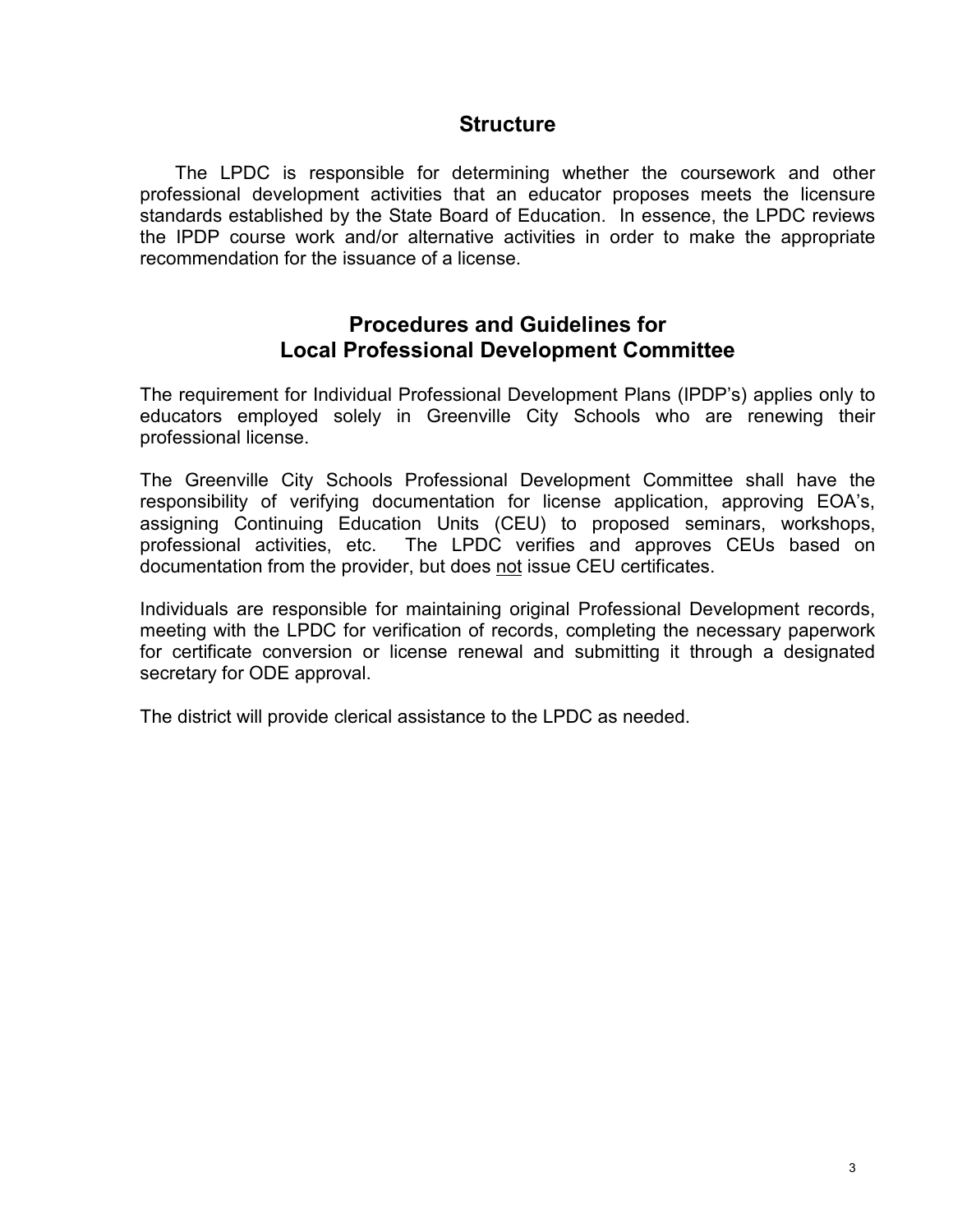## **Responsibility of Educator**

#### **Be informed:**

- 1. Meet licensure renewal requirements in a timely manner, including the submittal of the licensure renewal applications. (Please Note: As soon as a 5 year license is renewed, the educator should begin writing a new IPDP and tracking professional activities.);
- 2. Know the professional development and renewal application requirements for educator licensure, including the meaning of licensure issuance and expiration;
- 3. Choose coursework and other professional development activities that reflect the principles of quality professional development and meets your approved IPDP goals;
- 4. Know district goals, particularly as identified in the district CCIP.

#### **Abide by LPDC Operating Procedures:**

- 1. Follow the LPDC procedures, criteria and timelines for reviews of IPDPs, coursework and other professional development activities;
- 2. Submit the IPDP for LPDC approval soon after receiving a new or renewed license;
- 3. Obtain LPDC approval of the IPDP *before* engaging in professional development for licensure renewal; professional development that is done either before or outside the scope of an approved IPDP will not be accepted for licensure renewal.
- 4. **The LPDC may not grant retroactive credit for professional development activities and/or coursework completed prior to approval of the IPDP.**

#### **Maintain Accurate Records:**

- 1. Keep record of all licensure and LPDC transactions;
- 2. Keep record of all LPDC review and approval of IPDPs;
- 3. Maintain original transcripts of all coursework and original CEUs of professional development activities;
- 4. Main documentation of projects (portfolios of EOAs, etc.)

#### **License Renewal or Conversion:**

To maintain a 5 year license, educators must meet the 1998 Teacher Education and Licensure Standards. That is, they must complete an IPDP when the license is issued, have the IPDP approved by the LPDC, and have completed six semester hours of college coursework or 18 CEUs, or a combination.

When making the transition to the Senior Professional or Lead Teacher license, educators must meet the requirements in the 1998 Teacher Education and Licensure Standards. That is, they must complete an IPDP at the beginning of the last renewal cycle, based on the issue date of the certificate, have it approved by the LPDC, and have completed six semester hours of college course work or 18 CEUs, or a combination **and** meet the requirements of HB 1.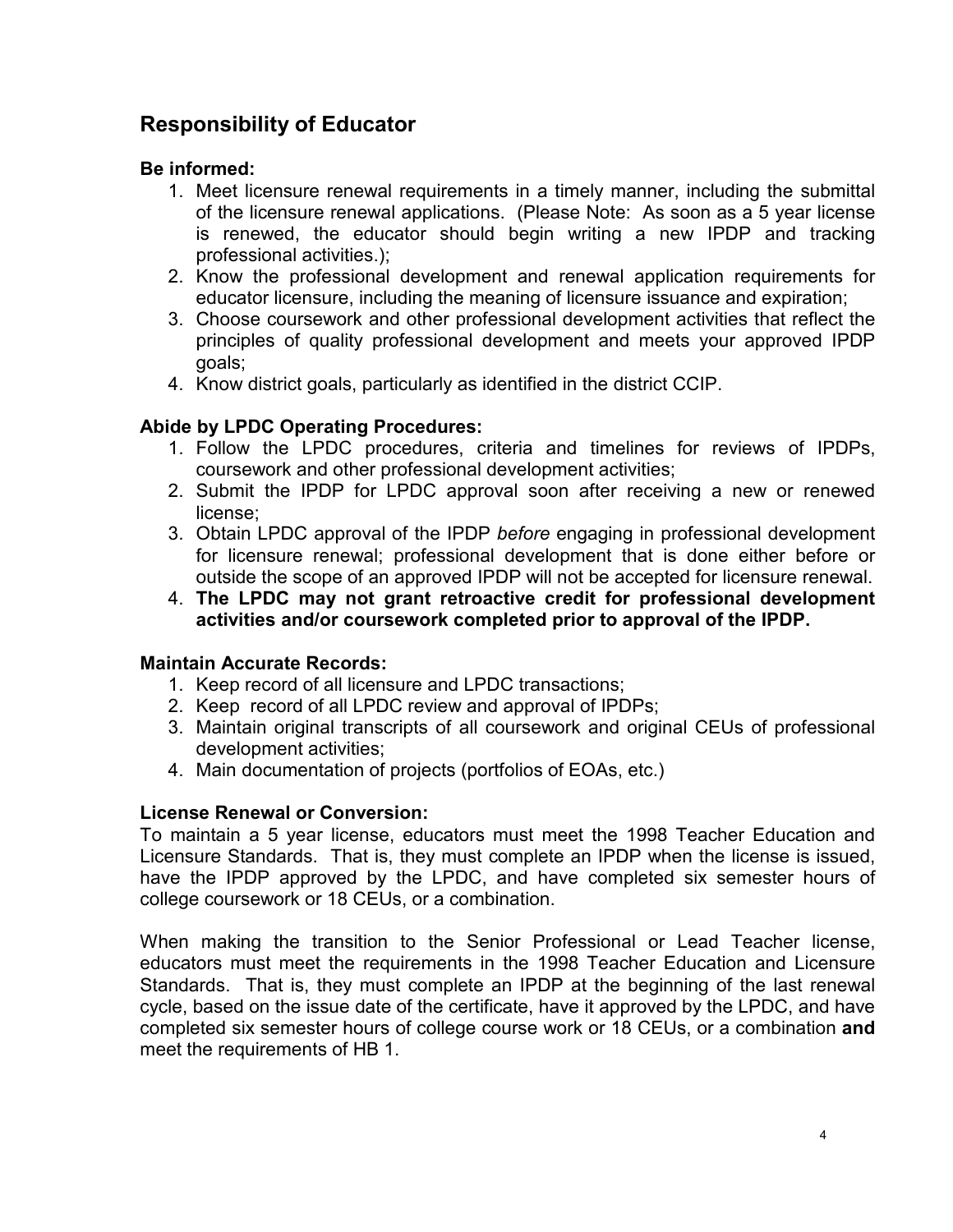#### **Renewal/Conversion Process:**

*In the year of renewal. . .*All certificates and licenses expire June 30.

Any time after January 1 of the year in which certificate(s)/license(s) expire, **the educator must make an appointment with the LPDC** for verification of coursework/CEUs necessary for renewal/conversion of the certificate(s)/license(s).

Documentation must include a copy of the current IPDP, official transcript(s), and CEU certificates from professional development providers, and other verification as required on the Continuing Education Unit Options chart.

In order to allow processing by ODE, the application and renewal appointment should be completed not later than the first Thursday in June, or the last day of school for certified teachers. The LPDC does not have regularly scheduled meetings in July and August. The LPDC committee reconvenes the first Thursday in September.

#### **Fingerprinting:**

ODE requires educators to have a *Federal Bureau of Investigation* (**FBI**) *criminal records check* in addition to the *Ohio Bureau of Criminal Identification and Investigation* (**BCII**) *check* to renew any certificate or license. Fingerprints are valid for one year from the date the check was completed and must be sent electronically to the office of Licensure at the Ohio Department of Education. Both the BCII and FBI checks must be completed before the Ohio Department of Education (ODE) issues or renews any license or permit.

Greenville City Schools, Memorial Hall office is a WebCheck facility and can process fingerprinting electronically and will send them to ODE. Educators are required to pay any necessary fees. License renewals will *not* be processed until ODE has received the fingerprints.

#### **Application to Ohio Department of Education:**

Upon determination that all requirements for renewal/conversion have been met, the application form signed by the superintendent, the ODE verification form signed by the LPDC, and the required fee from the applicant will be forwarded by Central Office to the Ohio Department of Education for issuance of the certificate/license.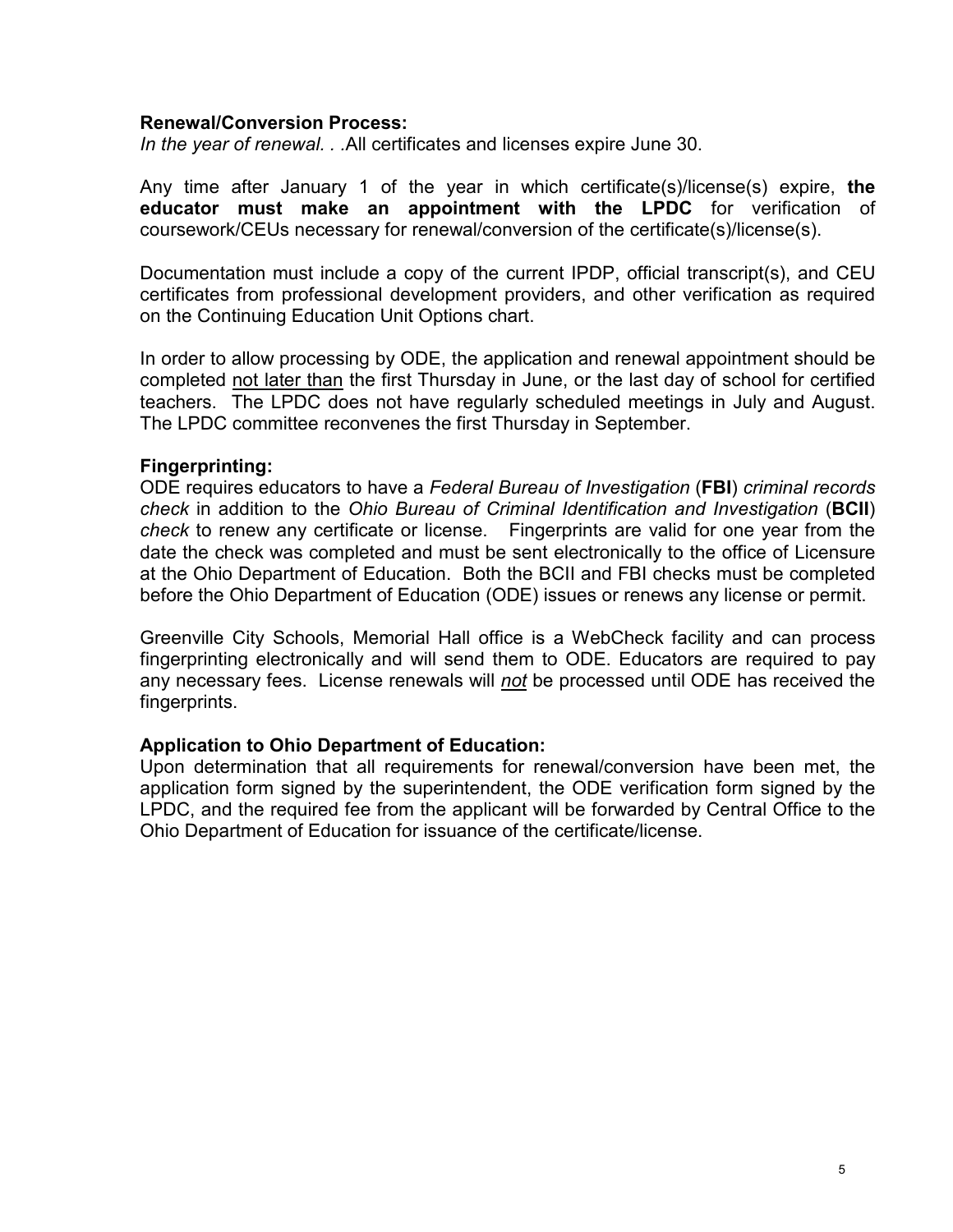#### **Appeals Process:**

Every educator served by the LPDC must be provided with an opportunity to appeal the process by which the LPDC made a decision regarding (a) the approval of his/her IPDP or (b) the acceptance of coursework or other professional development activities completed in relation to an IPDP. The requirement for an appeal process is found in the OHIO REVISED CODE as well as in Ohio's Teacher Education and Licensure Standards.

The appeals panel will be comprised of certificated/licensed educators:

 One chosen by the applicant One chosen from the LPDC One chosen by mutual consent

When filing an appeal, the following procedure will be followed:

- 1. Notification of intent to appeal must be filed with the LPDC chairperson within ten (10) working days of the decision in question.
- 2. The LPDC will select their representative within five (5) working days from the appeal notification date.
- 3. The appealing educator will select his/her representative within five (5) working days from the appeal notification date.
- 4. Within seven (7) working days the third member of the appeal committee will be chosen.

After the committee is in place, the chairperson will provide all committee members any necessary information and/or background information to assist in the appeals process.

The appeals panel will meet with the applicant within ten (10) working days after the committee is in place to review the verification in question. A majority vote will determine the outcome of the appeal.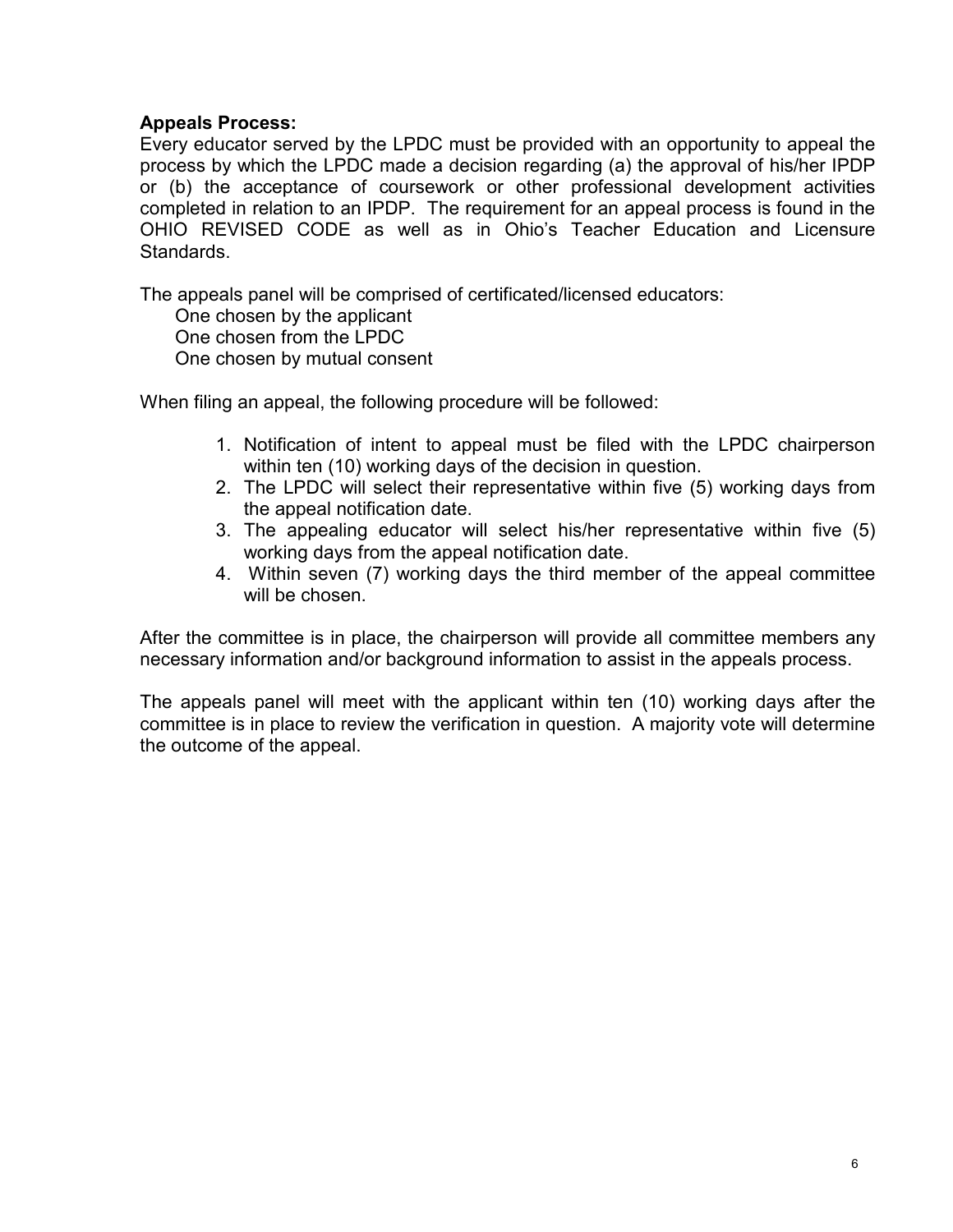## **Individual Professional Development Plan (IPDP)**

#### **What is Professional Development?**

Professional Development is a goal-oriented, planned, on-going process of meaningful professional improvement guided by the building and district statements. Each professional development plan is characterized by its individual relevance, authenticity, and positive impact on student learning and performance. To assure meaningful experiences, professional development activities need to be sustained, implemented, and evaluated over time. Professional development is required for continued licensure for all educators.

 The professional development documentation file is a compilation of the professional development endeavors of the educator. The fundamental component of the professional development documentation file is the Individual Professional Development Plan (IPDP).

Each educator must maintain his/her own documentation file. The documentation file includes the following:

- An approved Individual Professional Development Plan
- Professional Development Goal Reflection
- Professional development verification (original transcripts, original CEU's, EOA documentation and reflections)

#### **What is the Individual Professional Development Plan (IPDP)?**

An IPDP is an action plan for professional growth developed by each staff member who is seeking to renew his/her license. It reflects district, school building, personal, and professional goals and has its ultimate goal, to increase student learning. All individuals need to maintain an IPDP unless an educator is working under a permanent certificate or a two-year license.

Staff members working an on IPDP may choose among the following options:

- 1. College coursework
- 2. Equivalent professional activities (*Please Note: Documentation of such activities must include how the educator gained knowledge and skill and how the students increased achievement. A portfolio of performance is adequate.*)

#### **Forms:**

Once a professional plan is designed, it must be documented on the district IPDP form and submitted to the LPDC for approval. The educator will be notified of approval or rejection of the plan.

#### **Where do I find the district's goals and my building's goals?**

There is a copy of the district's Continuous Improvement Plan, Goals and Building Goals on the district website and/or in each building office.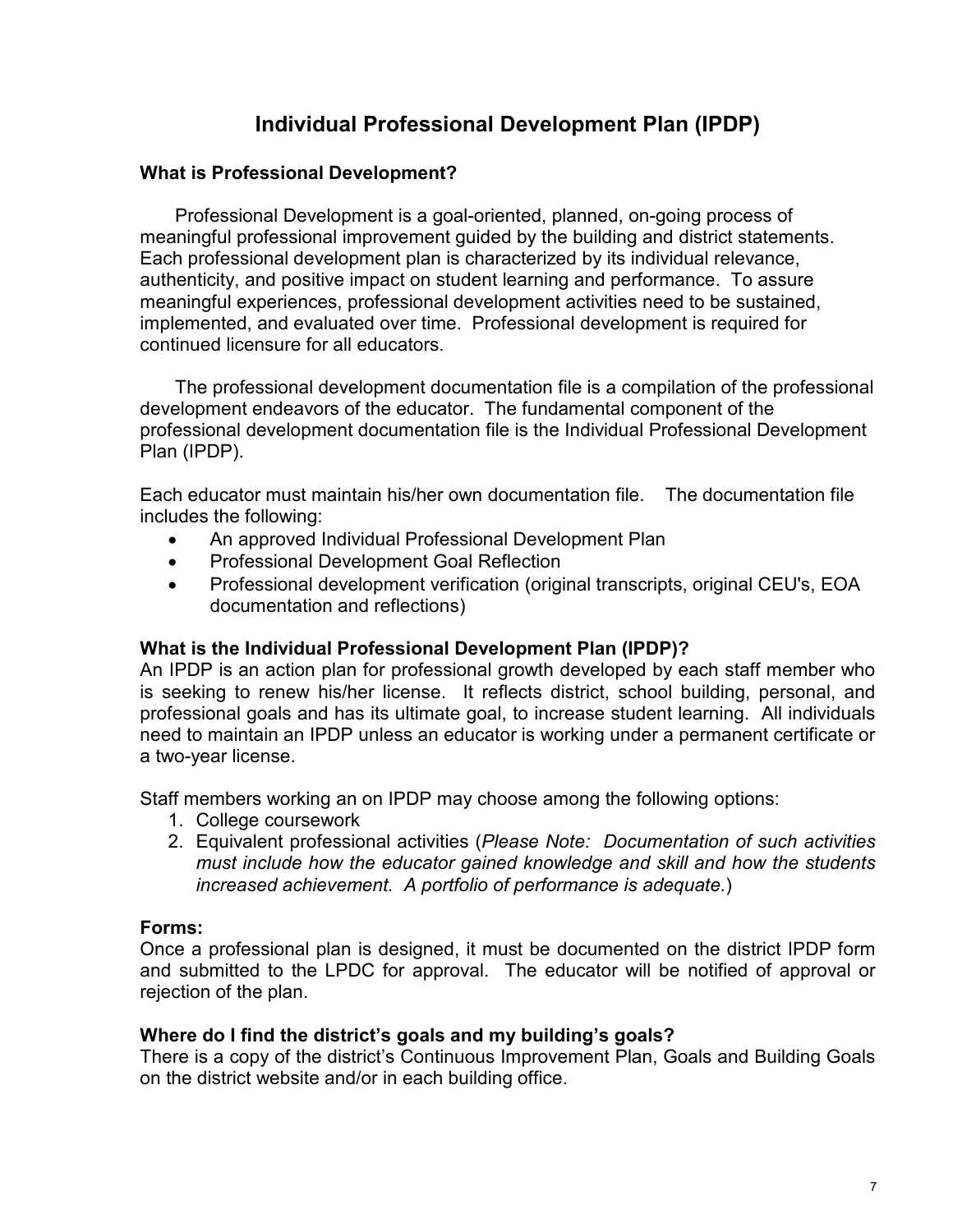#### **Creating an IPDP:**

In Ohio, Local Professional Development Committees are charged with the process of guiding staff to identify clear goals that are accomplished through the performance of professional activities. These activities assist in enhancing the performance of professionals, and, when placed within the context of a multi-year plan, form the basis of a systematic approach to professional development that results in systemic improvement.

As the educator begins to develop the Individual Professional Development Plan (IPDP), the *Ohio Standards for Superintendents, Standards for Ohio Educators, and Organizing for High Quality Professional Development* along with the following guidelines should serve as a guide for developing the goals of the IPDP.

- Do my IPDP goals relate to the Ohio Standards?
- Do the goals have a focus (e.g., improved student achievement)?
- Do the goals reflect GCS Continuous Improvement plan and/or Strategic Plan?
- Do the goals relate to the certificate/licensure area/s?
- Do the goals reflect current research regarding quality professional development and educator practice?
- Do the goals reflect new learning and increased personal responsibility?
- Do the goals build a solid foundation of knowledge and skills for growth and movement within the profession?

The Greenville City Schools LPDC has established the following local professional development standards and acceptable activities according to which the Individual Professional Development Plan (IPDP) should be written and will be approved:

- 1. All professional growth will relate to the Greenville City School's mission, vision, and belief statements.
- 2. Individual Professional Development Plans will follow the "*Seven Guiding Principals of Quality Professional Development"* and the *"Standards for Ohio Educators."* Use the text "*Standards for Ohio Educators*" (Teachers: pages 12-38; Administrators: pages 40-61 or http://esb.ode.state.oh.us/).

## **Directions for Creating Your IPDP & Professional Development File**

Go to the LPDC tab on the Greenville City Schools web site to obtain directions for completing your IPDP. The LPDC is in the process of converting to the Employee Kiosk forms.

#### **IPDP Review Process:**

1. The LPDC reviews Individual Professional Development Plans and responds to the staff member in writing as to the acceptance or denial of the proposal in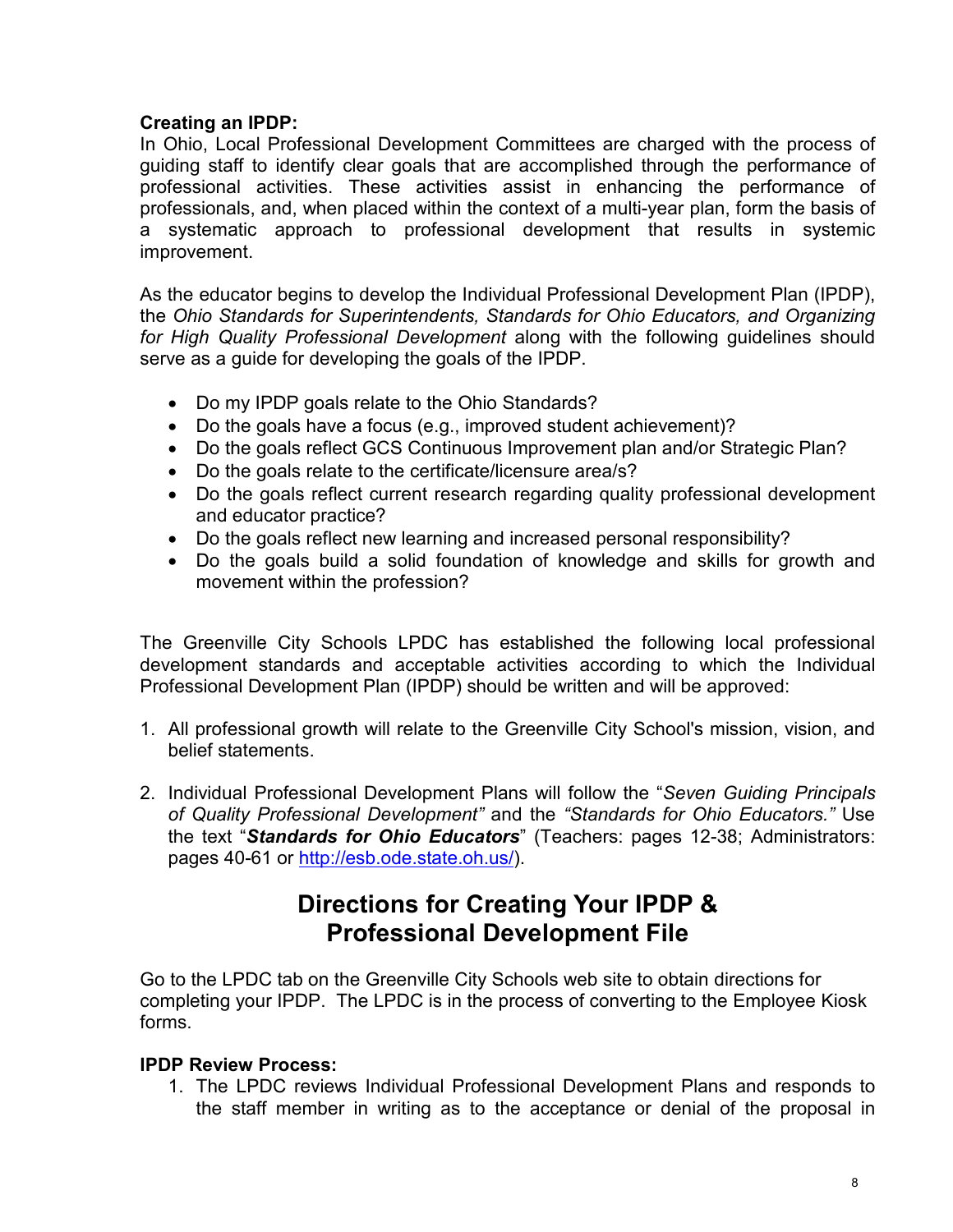meeting the needs of (1) the district, (2) the school, (3) the educator, and (4) the students.

- 2. IPDPs returned for revision shall be resubmitted with suggested modifications. The applicant may request a conference with the LPDC prior to submitting a new plan.
- 3. At any time during the certificate/license cycle, the IPDP can be revised by submitting the Request to Revise IPDP form to the LPDC.

#### **Reciprocity:**

New employees who hold an Ohio Certificate/License and who have had coursework/activities approved by their prior LPDC during their current renewal cycle shall have said coursework/activities approved by the Greenville City Schools LPDC when accompanied by supporting documentation.

## **HB 1 (passed summer of 2009) 4-Tier Licensure Structure**

| License                                                                                | <b>Requirements</b>                                                                                                                                                                                                                                                                 | <b>Duration</b> | <b>Renewal</b>                                                                                                                                                                                                                                                         |
|----------------------------------------------------------------------------------------|-------------------------------------------------------------------------------------------------------------------------------------------------------------------------------------------------------------------------------------------------------------------------------------|-----------------|------------------------------------------------------------------------------------------------------------------------------------------------------------------------------------------------------------------------------------------------------------------------|
| <b>Resident Educator</b><br>License                                                    | *Bachelor's degree<br>from an accredited<br>teacher preparation<br>program.                                                                                                                                                                                                         | 4 years         | *May be extended by<br>the State Board of<br>Education<br>on a case-by-case<br>basis.                                                                                                                                                                                  |
| Professional<br><b>Educator License</b><br>(Equivalent to<br>current 5-year<br>license | *Bachelor's degree<br>from a regionally<br>accredited institution of<br>higher education.<br>*Successful completion<br>of the Resident<br>Educator Program.                                                                                                                         | 5 years         | *6 semester hours or<br>equivalent for renewal<br>through LPDC.<br>*Master's degree or 30<br>semester hour<br>equivalent for 2nd<br>renewal through LPDC<br>*6 semester hours or<br>equivalent for renewals<br>through LPDC<br>*May renew indefinitely<br>through LPDC |
| Senior Professional<br><b>Educator License</b>                                         | *Master's degree from a<br>regionally accredited<br>institution of higher<br>education.<br>*Previously held a<br><b>Professional Educator</b><br>License.<br>*Meet criteria for<br>accomplished or<br>distinguished levels of<br>performance in Ohio<br>Standards for<br>Educators. | 5 years         | *6 semester hours or<br>equivalent for<br>subsequent renewals<br>through LPDC.<br>*May renew indefinitely<br>through LPDC                                                                                                                                              |
| <b>Lead Professional</b><br><b>Educator License</b>                                    | *Master's degree from a<br>regionally accredited                                                                                                                                                                                                                                    | 5 years         | *6 semester hours or<br>equivalent for                                                                                                                                                                                                                                 |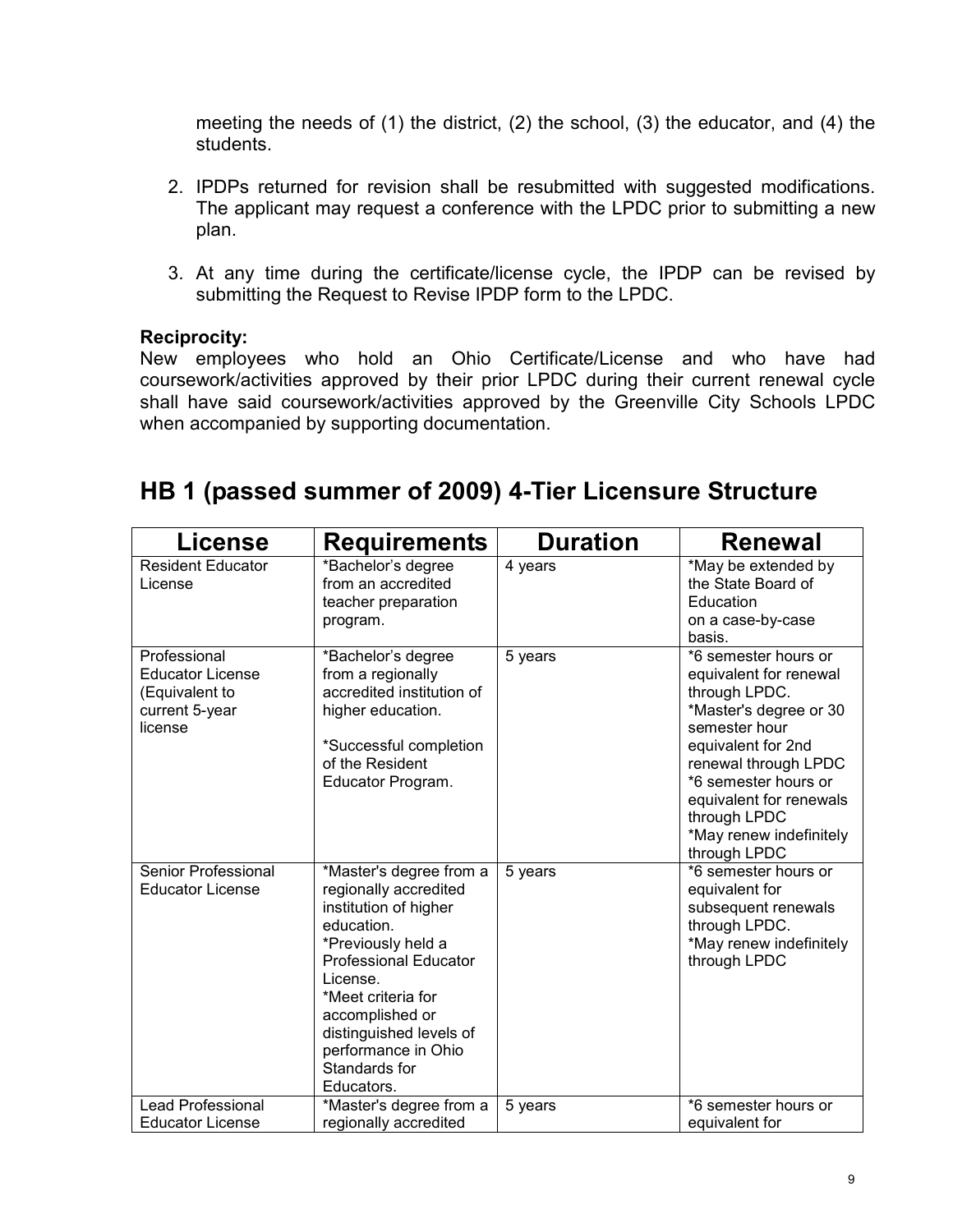|                                                                                           | institution of higher<br>education.<br>*Previously held a<br><b>Professional Educator</b><br>License.<br>*Meet criteria for<br>accomplished levels of<br>performance in Ohio                      |                                                                                                                                                                                       | subsequent renewals<br>through LPDC.<br>*May renew indefinitely<br>through LPDC                                                                                                          |  |  |
|-------------------------------------------------------------------------------------------|---------------------------------------------------------------------------------------------------------------------------------------------------------------------------------------------------|---------------------------------------------------------------------------------------------------------------------------------------------------------------------------------------|------------------------------------------------------------------------------------------------------------------------------------------------------------------------------------------|--|--|
|                                                                                           | Standards for<br>Educators.<br>*Hold National Board<br>Certification or Master<br>Teacher designation or<br>meet additional criteria<br>established by the<br><b>Educator Standards</b><br>Board. |                                                                                                                                                                                       |                                                                                                                                                                                          |  |  |
| <b>Timeline for New Licensure Transition</b>                                              |                                                                                                                                                                                                   |                                                                                                                                                                                       |                                                                                                                                                                                          |  |  |
| If you are seeking<br>a license as                                                        | <b>July 2009 -</b><br>December 2010                                                                                                                                                               | <b>Beginning</b><br>January 2011                                                                                                                                                      | 2014 and Beyond                                                                                                                                                                          |  |  |
| A prospective teacher<br>and you complete a<br>licensure program Jan.<br>1, 1011 or later |                                                                                                                                                                                                   | Complete 4-year Ohio<br><b>Resident Educator</b><br>Program under<br><b>Resident Educator</b><br>License                                                                              | January 2011 rules<br>apply                                                                                                                                                              |  |  |
| A teacher in the 1st<br>year of a 2-year<br><b>Provisional Educator</b><br>License        | Complete 1-year<br>residency transition<br>program to 5-year<br><b>Professional Educator</b><br>License                                                                                           |                                                                                                                                                                                       |                                                                                                                                                                                          |  |  |
| A teacher with a 5-year<br><b>Professional Educator</b><br>License                        | Renew the 5-year<br><b>Professional Educator</b><br>License                                                                                                                                       |                                                                                                                                                                                       |                                                                                                                                                                                          |  |  |
| A teacher with a 5-year<br><b>Professional Educator</b><br>License                        | Renew the 5-year<br><b>Professional Educator</b><br>License                                                                                                                                       | Renew 5-year<br><b>Professional Educator</b><br>License<br>OR.<br>Apply for Senior<br><b>Professional Educator</b><br>License or the Lead<br><b>Professional Educator</b><br>License. | Jan. 2011 rules apply.                                                                                                                                                                   |  |  |
| A teacher with a 8-year<br>Professional Certificate.                                      | Teach under 8-year<br>Professional Certificate.                                                                                                                                                   | Teach under 8-year<br>Professional Certificate.                                                                                                                                       | Transition to 5-year<br><b>Professional Educator</b><br>License<br>0R<br>Apply for Senior<br><b>Professional Educator</b><br>License or Lead<br><b>Professional Educator</b><br>License. |  |  |
| A teacher with a<br><b>Permanent Certificate</b>                                          | Teach under<br><b>Permanent Certificate</b>                                                                                                                                                       | Teach under<br><b>Permanent Certificate</b>                                                                                                                                           | Teach under<br><b>Permanent Certificate</b>                                                                                                                                              |  |  |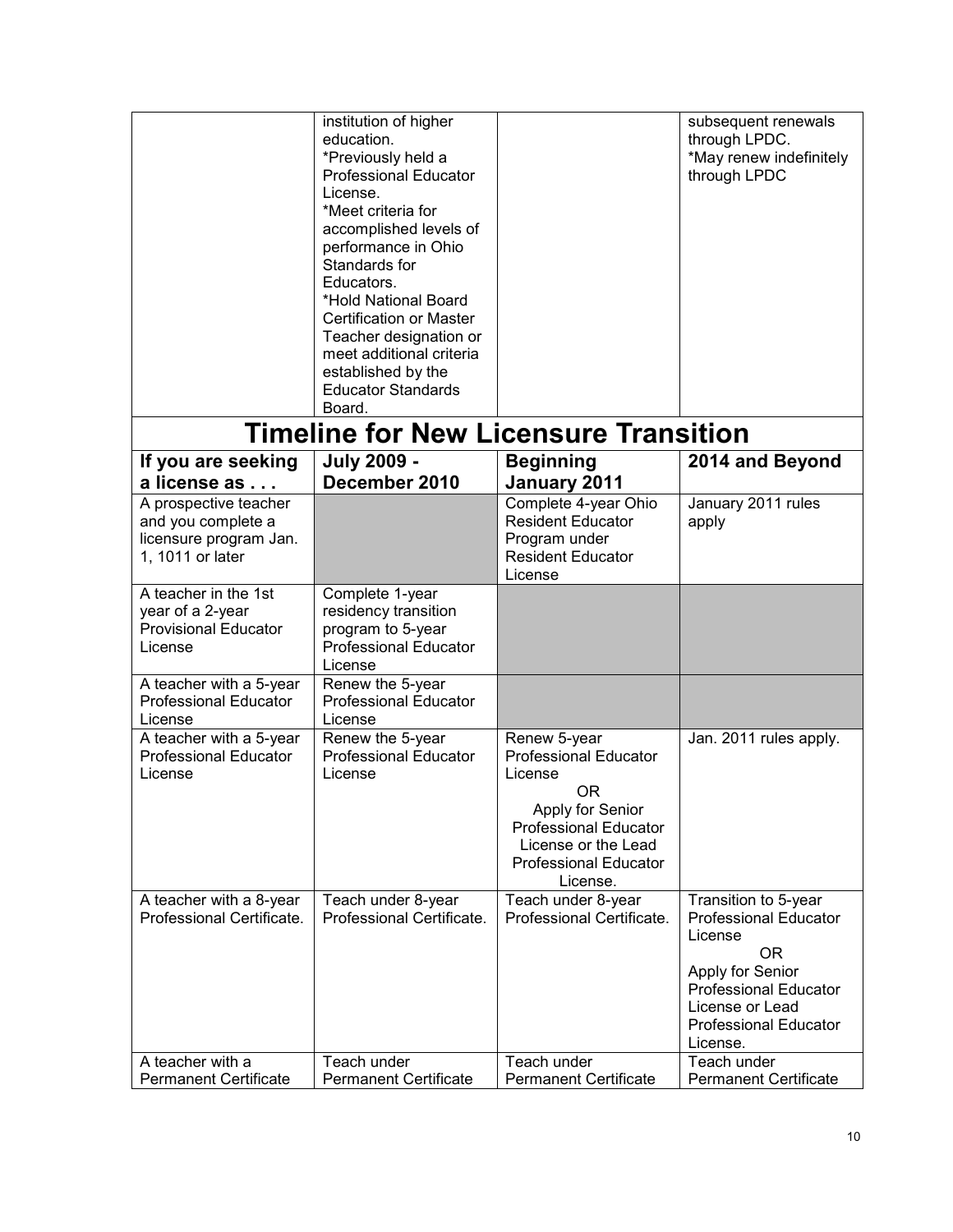1. Everyone, except when renewing a 2-year provisional license or holding a permanent certificate, must go through the LPDC to submit application and provide the supporting documents for license renewal.

## **IPDP Goal Development Guide**

Senate Bill 2 created the Education Standards Board that defined standards for teachers, principals and professional development. These standards are listed below and should be used as a guideline when developing your IPDP.

Upon issuance of a license, an updated IPDP must be completed with three goals that align with state standards. The standards are listed below.

#### **Ohio Teacher Standards:**

- 1. Teachers understand student learning and development and respect the diversity of the students they teach.
- 2. Teachers know and understand the content areas for which they have instructional responsibility.
- 3. Teachers understand and use varied assessments to inform instruction, evaluate and ensure student learning.
- 4. Teachers plan and deliver effective instruction that advances the learning of each individual student.
- 5. Teachers create learning environments that promote high levels of learning and achievement for all students.
- 6. Teachers collaborate and communicate with students, parents, other educators, administrators, and the community to support student learning.
- 7. Teachers assume responsibility for professional growth, performance and involvement as an individual and as a member of a learning community.

#### **Ohio Principal Standards:**

- 1. Principals help create a shared vision and clear goals for their schools and ensure continuous progress toward achieving the goals.
- 2. Principals support the implementation of high quality standards based instruction that results in higher levels of achievement for all students.
- 3. Principals allocate resources and manage school operations in order to ensure a safe and productive learning environment.
- 4. Principals establish and sustain collaborative learning and shared leadership to promote learning and achievement of all students.
- 5. Principals engage parents and community members in the educational process and create an environment where community resources support student learning, achievement and well being.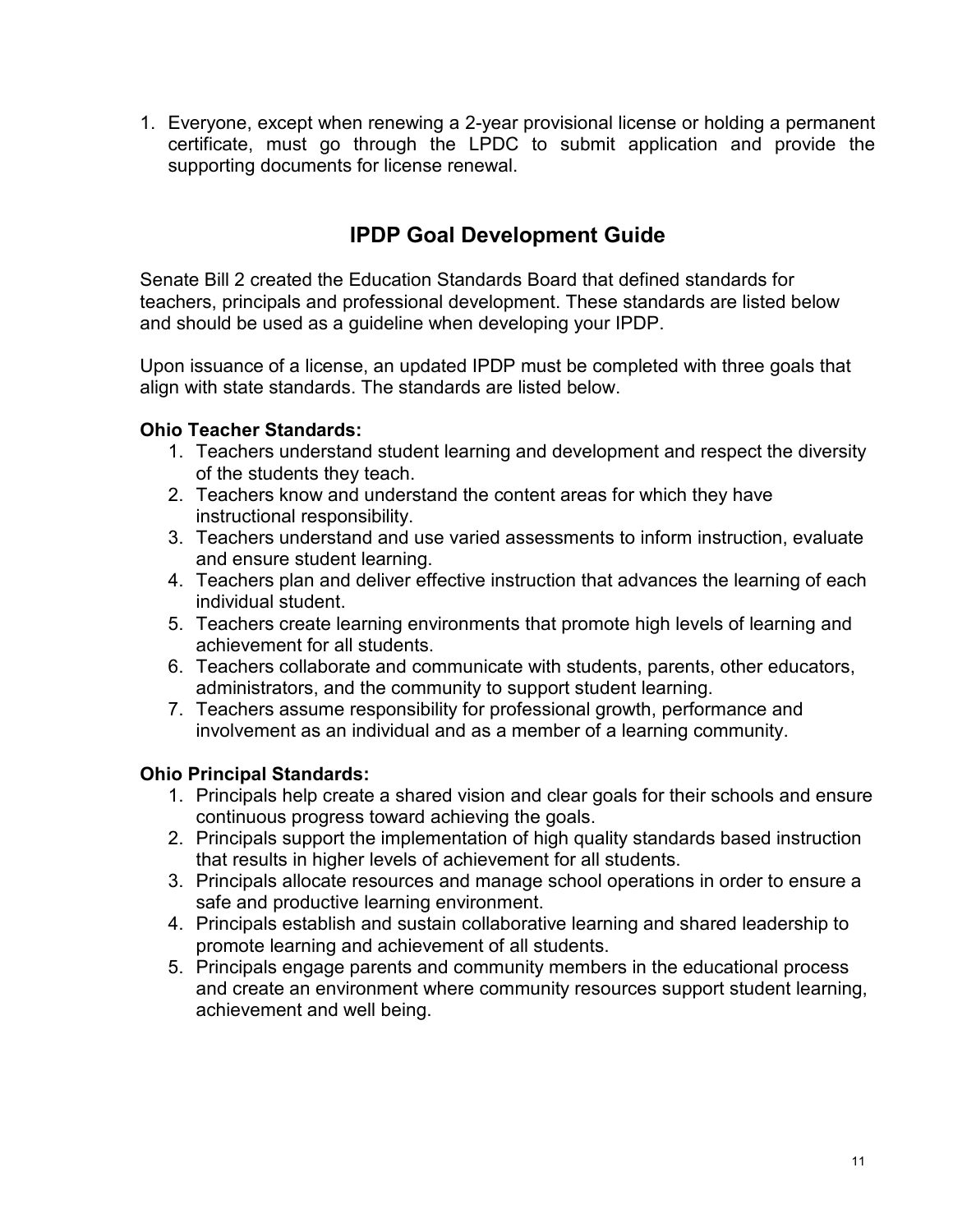#### **Ohio Standards for Professional Development:**

- 1. High quality professional development is purposeful, structured and continuous over time.
- 2. High quality professional development is informed by multiple sources of data.
- 3. High quality professional development is collaborative.
- 4. High quality professional development included varied learning experiences that accommodate individual educator's knowledge and skills.
- 5. High quality professional development is evaluated by its short- and long-term impact on professional practice and achievement of all students.
- 6. High quality professional development results in the acquisition, enhancement or refinement of skills and knowledge.

#### **Writing Goals for Your IPDP**

To write a goal for each of your chosen standards, make sure the goal is specific and measurable. Keep in mind the district goals, your building goals, your individual needs and the needs of your students.

#### **Goal Statement Guide:**

- 1. Identify and develop effective goals that will help you, your students and/or your building to succeed.
- 2. Create three goals that will enhance your professionalism and identify the standard alignment.
- 3. Make sure your goals are relevant to your area of teaching and/or licensure.
- 4. Design goals that will allow you to choose a greater range of high quality, professional development activities.
- 5. Do not include as one of your goals to "renew license" or "attain masters degree".

#### **Goal Statements**

- State an intention to engage in learning.
- Describe an area related to practice that will be the focus of your learning.
- Describe how learning will be demonstrated.

#### **The Basic Elements of the Goals:**

- 1. Each goal should contain a verb (I will ) and state an intention to engage in learning.
- 2. Each goal should contain the area of focus for learning (a method, a program, a population of students).
- 3. Each goal should contain the rationale (to improve , to apply to , to develop ).
- 4. Refer to the Ohio Standards for Professional Development when choosing activities to meet your goals.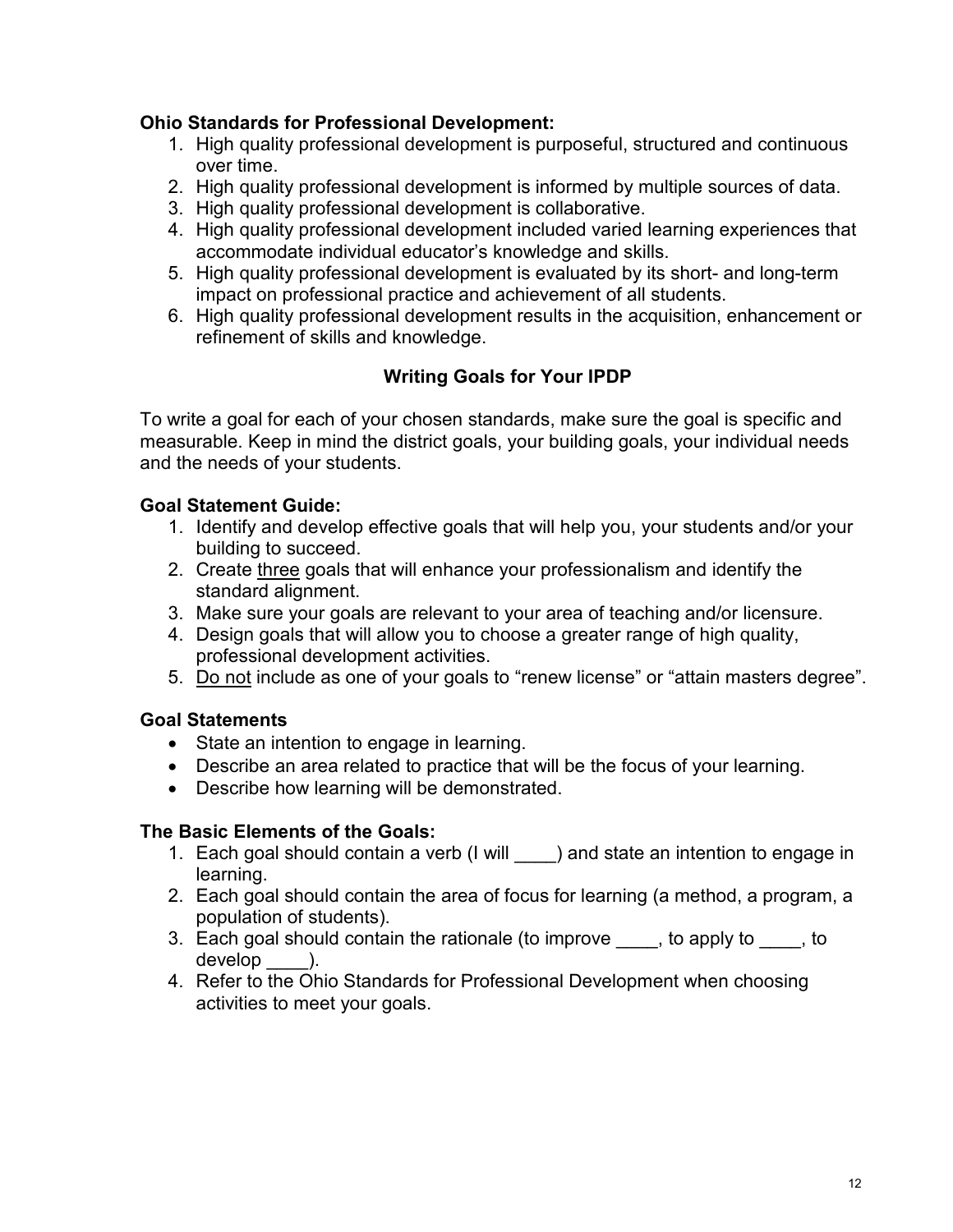#### **GOAL COMPONENTS GUIDE**

| <b>State intention</b><br>$\frac{1}{2}$ (I will $\frac{1}{2}$ ): | Describe area of focus for the<br>learning (in what area of<br>improvement?): | Include the rationale (to<br>accomplish what?):                                     |
|------------------------------------------------------------------|-------------------------------------------------------------------------------|-------------------------------------------------------------------------------------|
| Acquire knowledge about                                          | Special needs students (ADHD,<br>qifted)                                      | To improve my knowledge and<br>better serve the population.                         |
| Enhance my skills                                                | In interpreting and using data                                                | To better advise teachers about<br>effective instruction and<br>interventions       |
| Learn about                                                      | Disciplinary strategies                                                       | To improve classroom<br>management skills                                           |
| Become skillful at                                               | a specific program or<br>management style                                     | To incorporate the strategies in<br>my professional practice.                       |
| Learn how to apply                                               | A specific technology                                                         | To increase student learning                                                        |
| Investigate                                                      | A specific teaching theory                                                    | To determine its effectiveness<br>with students                                     |
| Study the practice of                                            | A specific method (cooperative<br>learning)                                   | To implement in my building                                                         |
| Gain an understanding of                                         | An organizational pattern (multi-<br>age or looping)                          | To differentiate instruction and<br>meet the needs of every student<br>in my class. |

## **Committee Guidelines**

#### **Membership:**

Membership shall be a majority of teachers including a minimum of three (3) teachers and two (2) administrators. This committee will serve as the single district-wide committee. Administrators, psychologists, and treasurer may request that a majority of administrators from the LPDC act on the IPDP and requests for certification or license renewal. Two of the three teacher members on the LPDC would become non-voting members in this instance.

LPDC members can receive credit toward their own Professional Development Plan by serving on the LPDC.

#### **Terms:**

The Greenville Education Association will be responsible to fill teacher vacancies, and the Superintendent will fill administrative vacancies. Committee members will serve a term of three years on a staggered basis. Term of service begins on July 1.

#### **LPDC Ethical Commitment:**

The membership of the LPDC will agree to conduct all LPDC business so as to:

- impartially and consistently apply the Teacher Education and Licensure Standards and guidelines.
- maintain their confidentiality.
- communicate as a group or through the chairperson.
- maintain their own professional development in the foundations of teaching and learning in order to provide a basis for understanding IPDP's and applying the Standards & guidelines.